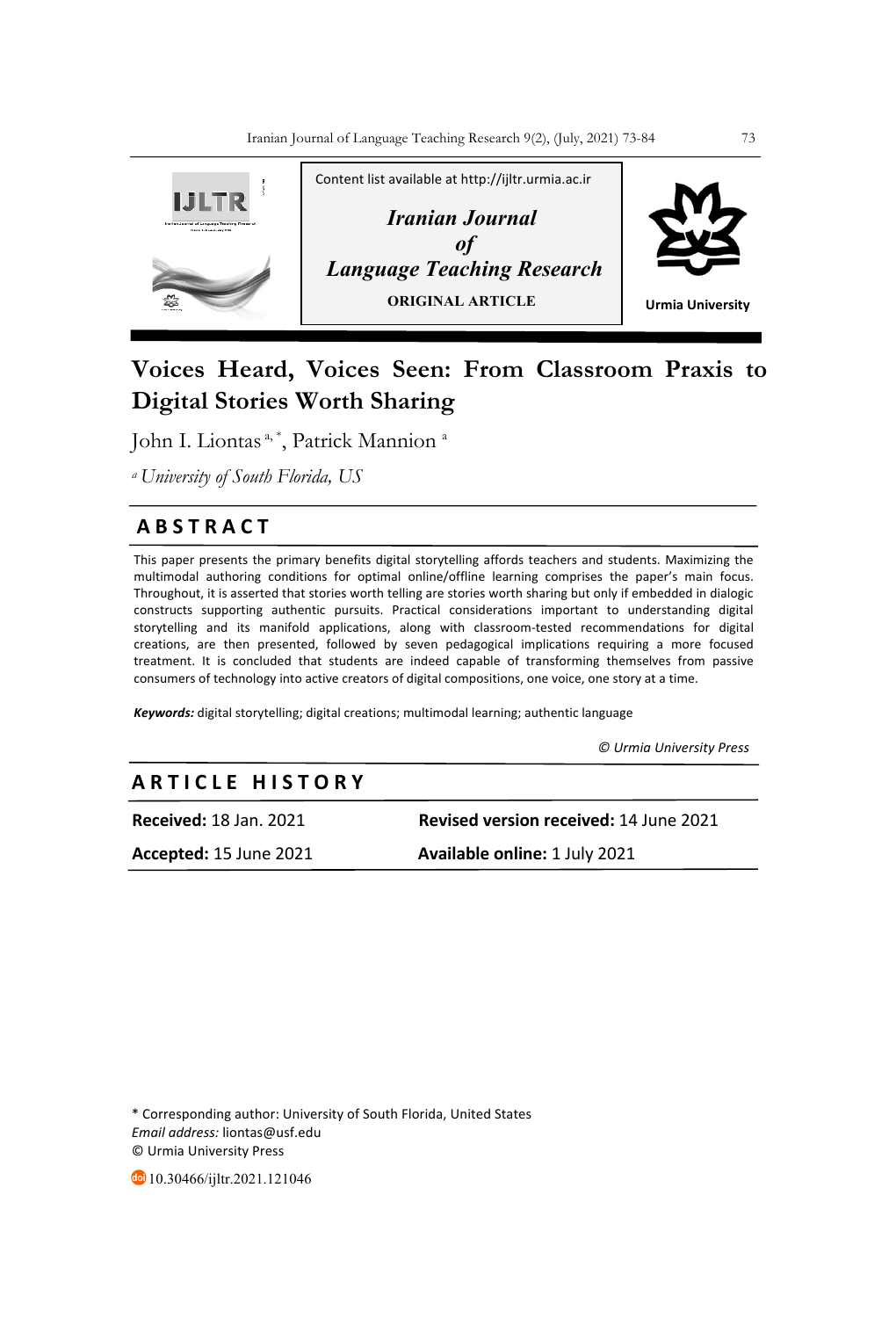# **Introduction**

Since the beginning of time, people have been telling stories to express their needs and wants. What began as oral stories around campfires tens of thousands of years ago has now morphed into digital stories shared around the world in a moment's notice. And though the desire to share stories has remained the same over the millennia, the medium through which stories are nowadays told has not. Virtually all stories told today embrace a distinct modus operandi of digital features omnipresent in the art of storytelling itself. Laconically expressed, *digital storytelling* is the artistic practice of using a variety of computer-based tools to tell a 3-5 minute short, personal, multimedia story. Audio, video, voice, digital text, still or moving images, music or other sounds, graphics, titles, transitions and effects, or web links are some of the media tools commonly employed in multimodal authoring. Stories are about specific topics, people, places, events, and personal experiences and feature a recorded narrative with a particular viewpoint or emotional resonance. They are habitually told in the first person and are routinely accompanied by ambient sounds or instrumental music in the background.

The digital footprint of such stories alone makes digital storytelling a most viable option for teaching and learning. Predictably, digital storytelling has been enthusiastically adapted by teachers and students alike. Both pre-service and in-service teachers often employ digital storytelling as a means to express their understanding of the very profession they seek to serve. In so doing, they oftentimes feel the need to sumptuously adorn their digital creations with many bells and whistles without necessarily adding to the utility of the story's primary function: to curate across time and space ever so subconsciously our lived and imagined experiences of the world when so many stories are fighting for attention not readily realized in today's ever-changing world of instant communication. A similar fate befalls students tasked with designing their own digital masterpieces. They too spend much time amassing, editing, and reediting the latest and greatest digital features instead of summoning their intellectual capabilities to edit the message they wish the world to know, one voice telling one story that matters to the rest of us all, a story worth telling, a story worth sharing.

Making the most of such advantageous occasions in both online/offline learning environments demands a keen understanding of the distinct benefits digital storytelling affords teachers and students alike, the primary focus of this paper. Specifically, the paper focuses on optimizing the conditions of learning that are certain to influence the processes of digital creations and the ways under which students can experience diversity of thought and critical understanding. It is asserted that stories worth telling are digital stories worth sharing but only if they are dialogically developed *with a purpose* and *for a purpose*. Indeed, for optimal online/offline learning to be attained, digital stories must maximize the multimodal authoring conditions under which these stories are being developed and negotiated between and among students willing to share lived experiences not soon forgotten. Moreover, as we will show next, such "lived experiences" also need to be embedded in dialogic constructs that support authentic pursuits. Without them, both authenticity and purpose would be short lived and, more importantly, perhaps, diversity of thought and critical understanding would fail to emerge as a precondition of the dialogic interactions here engendered.

So contextualized, practical considerations are presented first to provide a foundation for the many different types of literacy, including information literacy, visual literacy, technological literacy, and media literacy. To appeal to students with differing learning styles or intelligences, firm recommendations are then offered, and the logistics and practicality of shepherding digital storytelling projects are highlighted as necessary. Finally, seven key pedagogical implications are presented as exemplary benefits too important to ignore in future professional discussions of digital storytelling.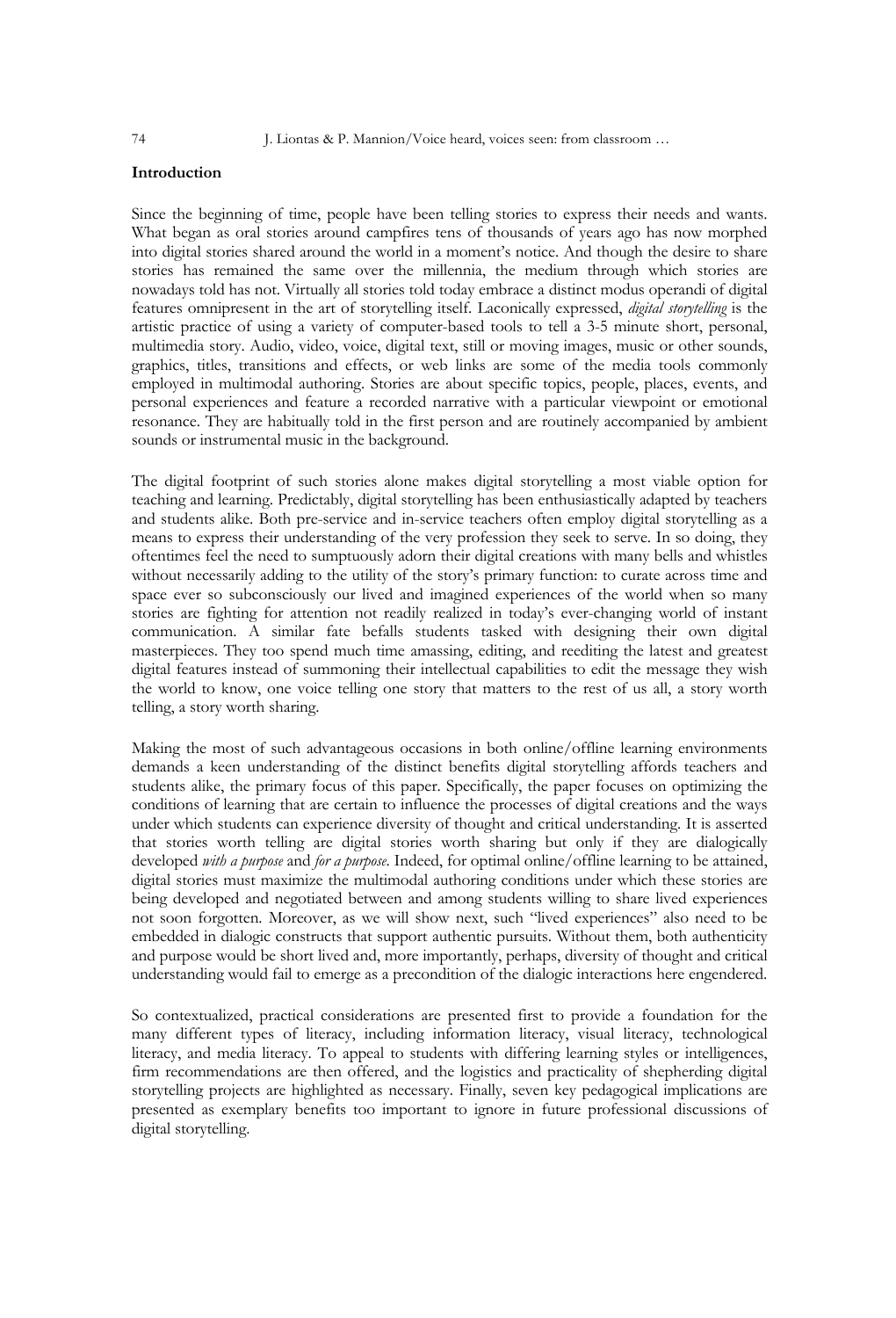### **Stories Worth Telling, Digital Stories Worth Sharing**

It is often said that *all roads lead to Rome*. Yet everyone knows that *Rome was not built in a day*. By analogy, while all stories worth telling can become digital stories *per se*, not all stories worth telling are digital stories worth sharing. Contrary to popular belief, *digital storytelling* is not about the voluminous technical tools employed to tell an isolated story with eye-catching visual design, even those stories loaded with emotional force and personal appeal. Neither is it about creating flashy new media formats compelling public sharing nor even the transfer of perfunctory language skills and content knowledge implicating directionless recitation and synthetic purposes. But digital storytelling is all about the sound development of select multimodal literacy and life skills to spearhead critical understanding of personal reflection and dynamic engagement. It is about creating meaning-making events and deep personal testimonies, about sharing and connecting private experiences and perspectives to a community of learners, and about contributing and collaborating with others to achieve a higher level of human consciousness. And, yes, it is also about transforming other people's stories by discovering oneself in them, by lending one's own voice to the voices of others. Stories of success, stories of failure, of setbacks and difficulties, of triumph and loss, of heroes and villains, of failed ambitions and universal truths, of (un)certainty, humility, and honesty—without exception, they all compel us to listen deeply, follow the footsteps left behind, and feel empathy even for characters less so deserving. Stories are the windows into people's lives. Opening them unearths our common humanity. The rest is history. Our history.

Against the backdrop of such storied landscapes, it behooves teacher educators and language professionals alike to first create the conditions for learning that will optimize the purposeful "build-up" of digital creations, one voice, one story at a time. Doing so may well require instructional efforts lasting longer than "a day." To be sure, achieving a higher level of human consciousness is an enduring quality not easily attained in a single day. More often than not, it takes several weeks to attain, at times even months. And even then, what is so often pursued by so many educational practitioners falls short of producing long-lasting effects in the very students tasked with creating and sharing digital stories. It bears repeating that *stories told without a purpose* are stories that will soon be forgotten in the sands of time, never ever to be heard again among the voices of the others. Conversely, *stories told with and for a purpose* are likely to be remembered as stories worth sharing, as stories worth building upon other people's lives, as stories worth unearthing the history of us all. The Covid-19 coronavirus outbreak alone, now a global pandemic in more than 220 countries and territories around the world, has furnished tens of thousands such stories worth telling for years to come. Life, death, struggle, survival, resolve, hope, fear, despair, depression, evictions, homelessness, hunger, (dis/mis)information, (mis)trust, lockdowns, shutdowns, closures, border controls, announcements, regulations, restrictions, masks, quarantines, unemployment, economic relief, stimulus packages, infodemics, vaccines, social distance, surveillance, punishment, pain, sorrow, protests, riots, analysis paralysis, together apart, fake news, new normal, and social media crackdown are but only 40 of the hundreds of themes heard from the lips of many since early 2020. Here is a particularly telling picture Liontas (2021a) painted in 305 words:

> *With the death toll rising daily, economic activity grinding to a halt, and (mis/dis)information in a constant state of flux, emotions are riding high, ethical dilemmas are put to the test, emotional health and wellbeing are now an open question. And yes, toilet paper and hand sanitizers are the latest missing-in-action games played across stores, big and small. New safety protocols, including health checks, mandatory use of masks/face coverings, distributed workforce, remote workplaces, social distancing in public spaces, empty sports and entertainment venues, faceless classrooms, zoombombings and more, are fast becoming the 'New Normal' in the Age of Coronavirus. Add to that new words, phrases, shortenings, abbreviations, and terms—Pandemic, COVID-19, CARES Act, Flatten the Curve, Safer at Home, Self-quarantine, Social Distancing, Elbow Bumping, Virtual Learning, Webinar, Zoom—and the picture of living during this Corona-speak period of extreme and unprecedented uncertainty is far*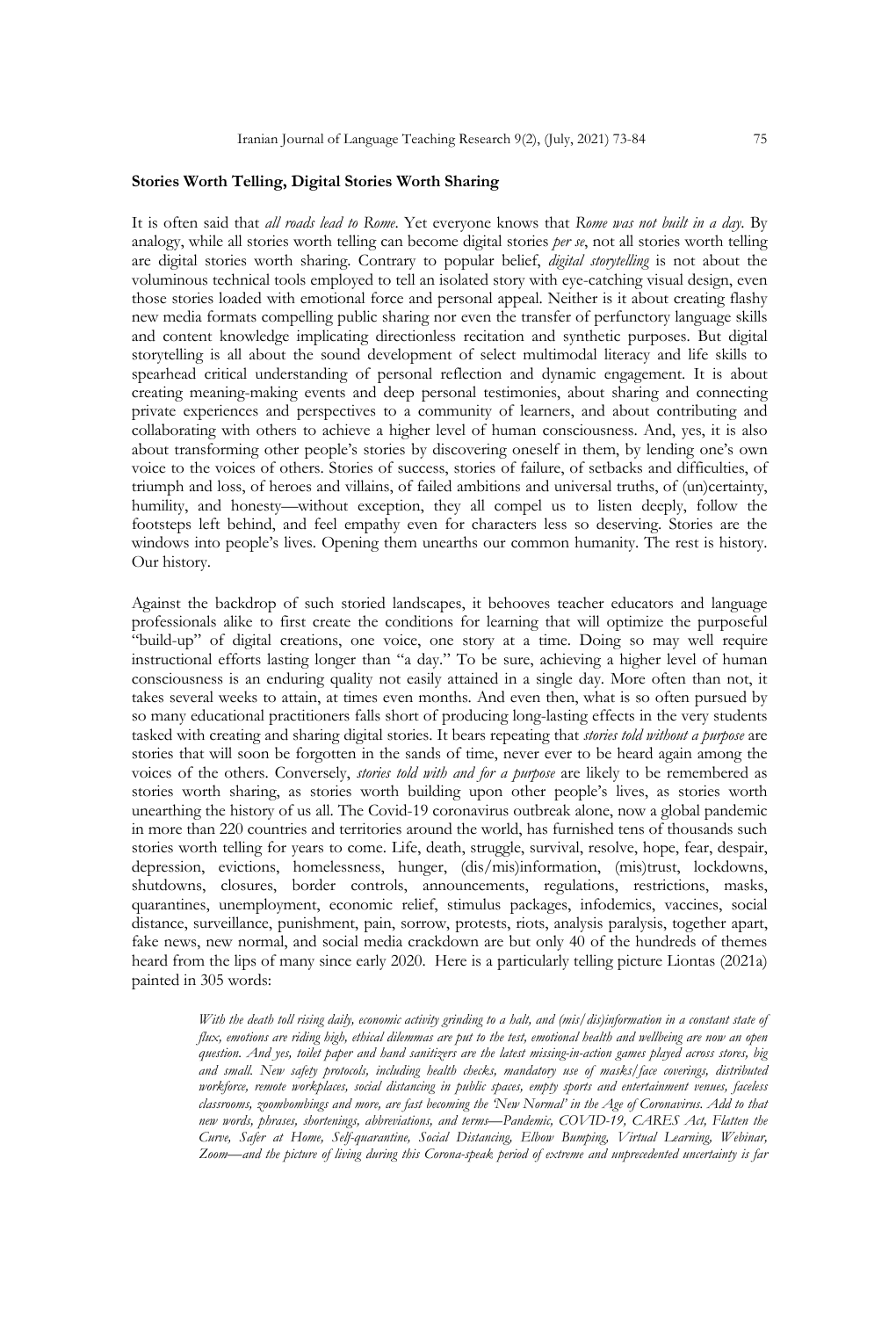#### 76 J. Liontas & P. Mannion/Voice heard, voices seen: from classroom …

*from complete. The Coronavirus pandemic has changed the world around us forever: transparency now gives way to the politics of urgency, changing ideologies challenge the decrees of government agencies, uncivil discourse tests public policy. New fiscal forces in the trillions of dollars ripple through global economies like wildfire set ablaze by an enemy unseen. Turbulence ahead, we fasten our seatbelts, tighten our belts, pinch pennies around the house. We wash our hands time and again. We abandon old rituals like handshaking and hugging in favor of forming new habits: elbow bumping and a head nod from afar. Uncertainty feels destabilizing. Our sense of identity as language professionals is fractured. Social shifts heighten our growing anxiety of what changes tomorrow may bring still. We fall prey to the insecurities living rent free in our heads 24/7. One after the other, the Domino pieces fall in an unending spiral chain reaction. The Coronaphobia domino effect is all but complete. Enter paralysis by analysis. (pp. 1-2)*

With more than 176,050,568 cases, 3,805,713 deaths, and 2,366,976,220 vaccine doses now administered worldwide (as of 6/14/2021, 12:22 PM, Johns Hopkins University & Medicine Coronavirus Resource Center, https://coronavirus.jhu.edu/map.html), the Coronavirus stories worth telling are far from over; sharing them in an unapologetic fashion is the ultimate testament to the human spirit bar none. To spearhead such purposeful digital efforts, educational practitioners, from elementary to graduate level classes, are counseled to employ a backward design as the organizing principle for their projects. The key processes of backward design (Tornwall, 2017) are to "identify desired results, determine acceptable evidence, and plan learning experiences and instruction" (p. 13). Without question, there exist numerous ways to employ digital storytelling in education in general and English language learning in particular. One of the first decisions regarding these promising curricular tools is *authorship*: is it best for instructors to create the digital stories they envision for prime instructional purposes and employ them as samples for future digital designs or should students be given complete freedom to build digital stories from the ground up as they see fit? If the latter, should students make inferences or extrapolations from instructor samples? The answers to these questions are a matter of pragmatic considerations and will depend heavily on the intellectual maturity of the students, needs, interests, and access to technological platforms and tools notwithstanding. It is thus quite conceivable that some educators may decide to create multiple stories and share them with students as a way to anchor learning and content knowledge. Conversely, they may decide not to show students any samples until the students have created their own so as not to unduly influence their path of self-discovery during digital authoring. (A detailed account of digital stories with a twist at the doctoral level is provided in Liontas, 2020b.)

And just as anchors are used to moor ships to the seabed to avert them from drifting due to wind or current, in like manner, an engaging, multimedia-rich digital story can serve as an anticipatory set or hook to capture the attention of students, increasing their interest in exploring new ideas and content materials in the process. The bed of a body of water becomes the 'seabed of ideas' to which drift anchors are tethered by chains to stabilize ships in heavy weather, metaphorically speaking, of course. By design, an anchor's pair of curved and/or barbed flukes digs into softer bottoms or crevices in hard bottoms, as needed. Sea anchors increase the 'drag through the water' (the curriculum that is enacted by students for students) and act as a viable brake along 'digital voyages of discovery.' Always pushing through the sea bottom, the 'anchor' (digital story) represents strength of knowledge, support for multimodal literacy and life-skills development, stability in critical understanding, calmness of personal reflection, and steadfastness in dynamic student engagement. Every time sea anchors are lifted up from the 'water of a port' (educational level or language proficiency level), they represent a novel adventure for meaning-making events and personal testimonies, a new voyage discovering oneself in experiences and perspectives previously untapped yet often contemplated, the unfailing hope of all who seek new wondrous quests in the pages of history that live in the voices of us all.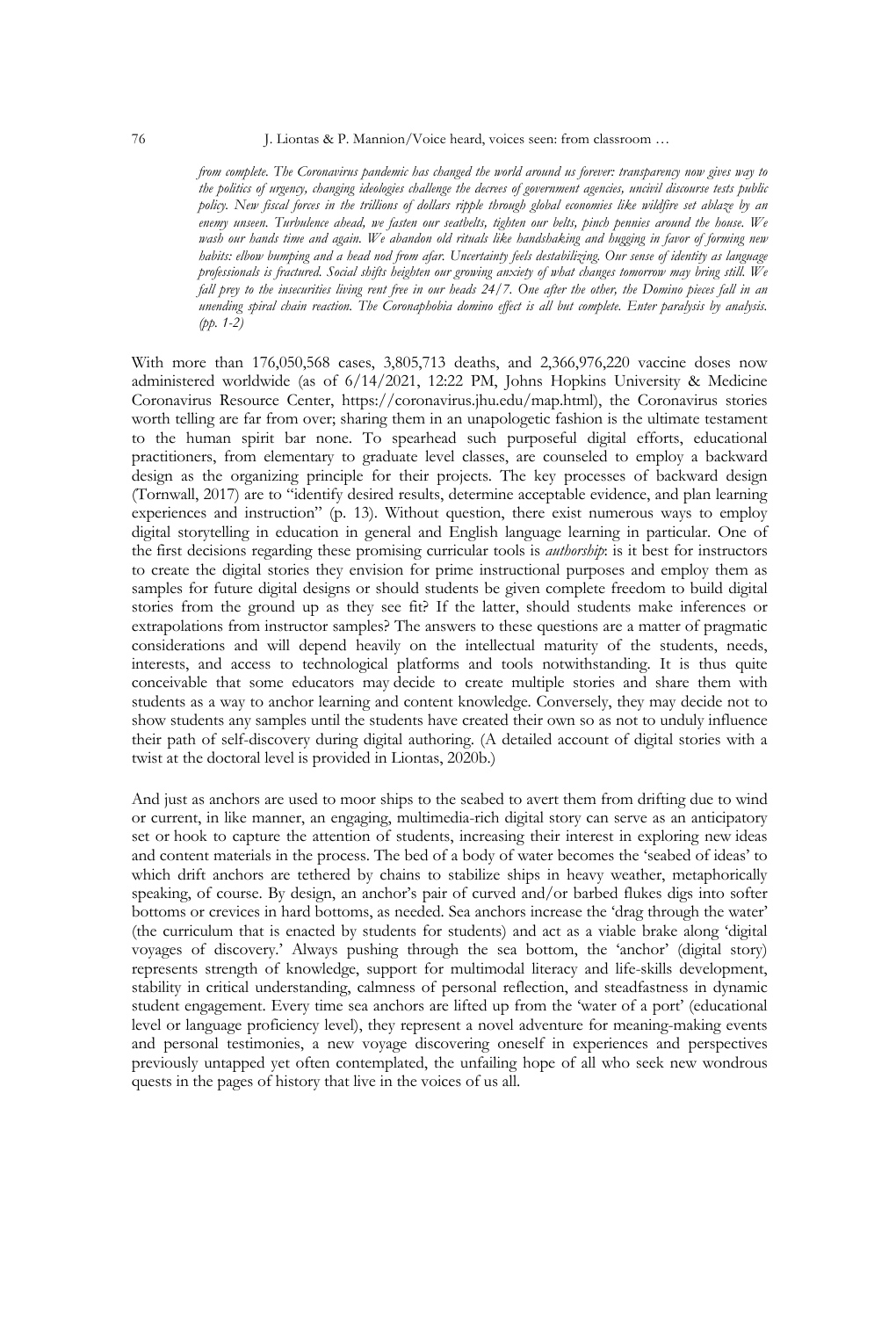### **Practical Considerations: Voices Heard…**

As already argued, digital stories can support the learning of individual lessons within large units of academic or linguicultural content. Most assuredly, they can facilitate dialogic discussion about topics addressed in stories and, more importantly, make abstract or conceptual content understandable and accessible to students. While some educators may lack cohesive plans for integrating multimedia into online/offline instruction, a growing number of teachers are increasingly interested in exploring ways to engage students in digital creations employing visual and audio elements, the judicious combination of which is believed to help students retain new information while concomitantly aiding the comprehension of more challenging material.

But digital storytelling can also be a potent tool for students who are taught how best to author stories. After viewing examples created by their teachers or other story developers, students may be given assignments in which they first research topics and then choose particular points of view. No doubt, this type of activity can generate further interest, attention, and motivation among students already familiar with today's demands for astute digital creations. By extension, this creative process can capitalize on the creative talents of students as they begin to research and tell stories of their own. It also can help students learn to use library and internet resources to research deep content while concurrently analyzing and synthesizing content that matters most to them. Moreover, students who participate in digital story creations may also develop enhanced communications skills by learning to organize ideas, ask questions, express opinions, and construct narratives. As students learn to create stories for audiences and present ideas and knowledge in individual and meaningful ways, they also have opportunities to share personal work with peers and gain valuable experience in critiquing their own and peers' work, especially when digital stories are published online, which further promotes gains in emotional intelligence and social learning. More importantly, perhaps, digital storytelling appeals to students with diverse learning styles and also fosters manifold collaborative practices when they work in groups. Student collaboration provides a distinct measure of previously unrealized gain in enhancing the overall student digital creation experience through collective ownership and deep personal accomplishment (see, for example, Liontas, 2020a, 2020b, 2021a, 2021b).

When students utilize storied creations with a purpose and for a purpose, digital storytelling, as a sound pedagogical construct, provides solid foundations in many different types of literacy, including information literacy, visual literacy, technological literacy, and media literacy. Combined, these represent "Twenty-First Century Literacy" (Brown et al., 2005). In response to new demands of the information age, teachers now integrate technology across the curriculum. Traditional literacy instruction involved the use of textbooks, skills lessons, ability groups, numerous worksheets and workbook pages, as well as writing only teachers read. In contrast, literacy in the 21st century requires children to not only communicate with classroom peers, but also to read e-books, receive and send email, locate and evaluate online information, prepare reports with presentation software, establish dialogue with learned individuals in other regions, and write for glocal communities.

Respecting second language (L2) education, the research literature to date (Breen, 2015; Chigona, 2013; Ding & Pawan, 2020; Gachago et al., 2014; Lambert, 2013; Liontas, 2020b, 2021a, 2021b; Meihami & Rashidi, 2020; Mercieca, 2017; Ng & Nicholas, 2015; Patton & Parker, 2017; Plešec Gasparič & Pečar, 2016; Robin, 2016) supports the positive impact storytelling can have on project-based student learning, learner affect and motivation, student-initiated interaction, community building, and learner resilience, to name but the most important contributions. Stories, as well as other learner-generated texts, can serve the core of project-based approaches to L2 education featuring the positive aspects of both constructivist and mastery approaches to learning (Weinstein, 2006). The processes of storytelling can additionally serve as effective means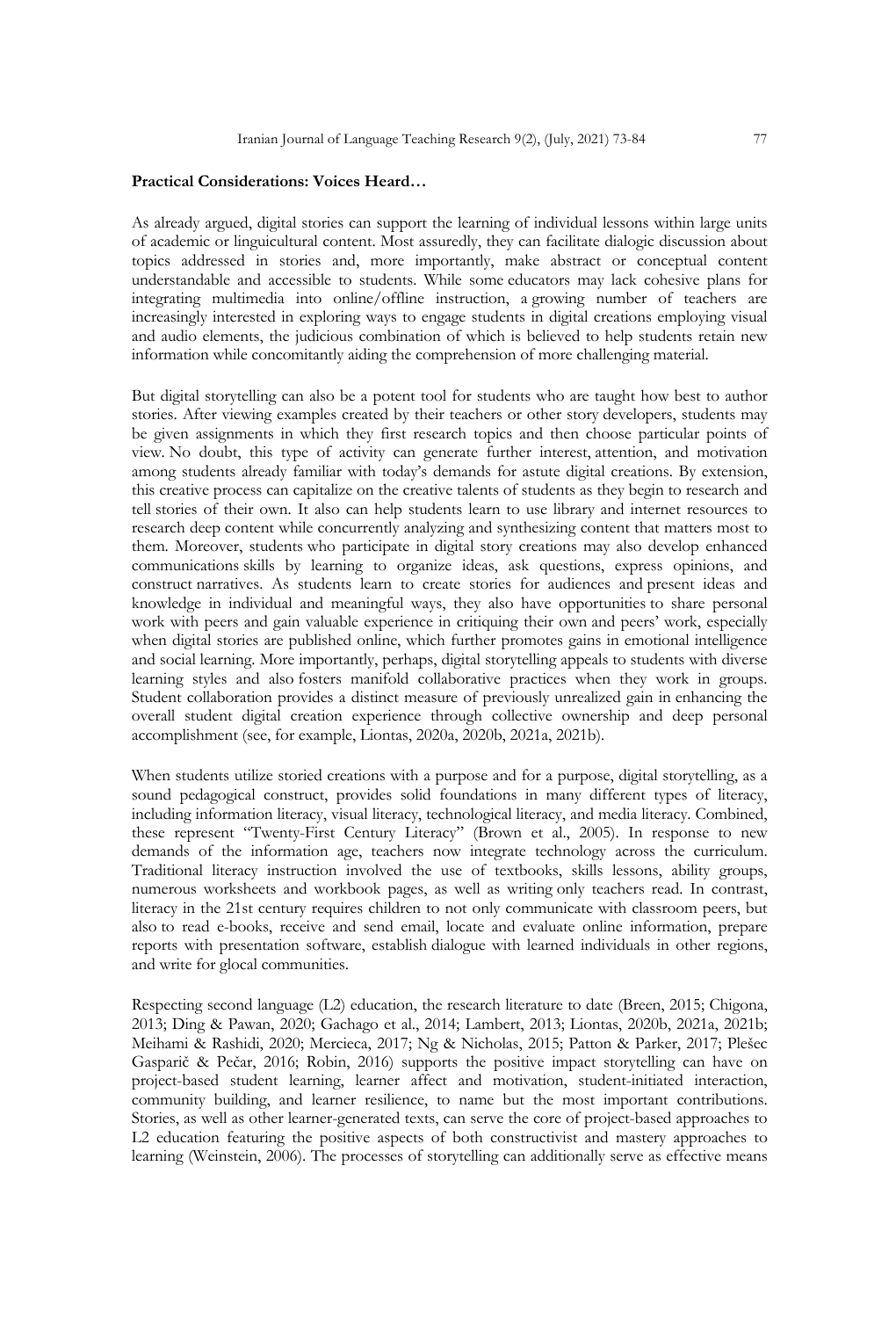for learning language and story genres and building communities of learners (Nicholas et al., 2011). For beginning-level students, listening to stories and acting them out can become motivational learning activities (Elkiliç & Akça, 2008). Indeed, interactive storytelling can encourage beginning-level learners to initiate and engage in more interaction with teachers and peers (Li & Seedhouse, 2010). Storytelling enables teachers and researchers to explore strategies language learners employ to cope with the stresses of living and studying in other countries (Nguyen et al., 2015). Collectively, the findings indicate that storytelling contributes to L2 education in a variety of ways. But the body of literature also underscores the need for clear learning objectives, which, based on students' learning styles and preferences embodied in the digital tools, software, and platforms available, must be met first if digital storytelling is to be leveraged successfully with English learners. Specifically, to develop learning objectives related to digital storytelling activities (e.g., researching, creating storyboards, recording narration) and products (e.g., digital stories, storyboards), teachers may turn to guides focusing on cognitive and types-of-knowledge learning outcomes, such as Bloom's revised taxonomy (Kratwohl, 2002). Consisting of cognitive (remember, understand, apply, analyze, evaluate, create) and knowledge (factual, conceptual, procedural, and metacognitive) dimensions, it can help teachers design purpose-driven learning outcomes based on what they consider the cognitive-knowledge capabilities of their students to be.

Since digital storytelling projects offer a degree of freedom regarding contents and processes, and, furthermore, because they engage students in communication through multiple modalities, they can indeed appeal to students with a variety of learning styles or preferences (Oxford, 2003). Teachers may also consider designing digital storytelling projects that appeal to students' strengths with multiple intelligences (Liontas, 2006). Specifically, students with visual learning preferences, or who are strong with visual-spatial intelligence, would benefit from focusing on the visual aspects of their digital creations such as images and graphics. Similarly, students with auditory preferences, or who have a well-developed linguistic intelligence, may find motivation in creating meaning through their voices in narration and choice of music. Conversely, students who are introverted may find digital stories relatively anxiety-free ways of expressing themselves if they create their digital stories in private and share them with peers when they are satisfied with their quality. In addition, students with thinking orientations could focus on analyzing causes or results of events in stories, while those who are feeling-oriented or strong with interpersonal intelligence may employ digital storytelling to explore the dynamics of interpersonal relationships. (For a complete account of learning styles and multiple intelligences, see Liontas, 2006, Table 2, pages 220–222.) Allowing students with different learning preferences, or aptitudes with different intelligences, a degree of freedom regarding the digital storytelling processes and products, can additionally make these projects consistent with differentiated instruction approaches (Blaz, 2016).

Lastly, teachers will need to consider the logistics and practicality of conducting digital storytelling projects in a variety of learning formats and modes of delivery (face-to-face, blended, hybrid, remote, synchronous, asynchronous, flipped learning). For example, will teachers and students have access to hardware, software, and internet connections in the classroom? If students need to work on digital stories at home, teachers need to consider access to these. Whether at home or in classrooms, students can readily employ such online tools as *VoiceThread* or *WeVideo* if quality Wi-Fi access is available. They may also make profitable use of software applications such as *Photo Story, iMovie,* or *Movie Maker,* tools that have been shown in successive studies (see "Pedagogical Implications" below) to be particularly effective during multimedia authoring. Teachers may also have students employ free audio recording and editing apps such as *Audacity*. Taken together, learning objectives, learning styles/preferences, multiple intelligences, and access to hardware and software, combined with a dialogic pedagogy to linguicultural teaching-and-learning, point to a number of pedagogical implications, the most important of which we explore in the following section.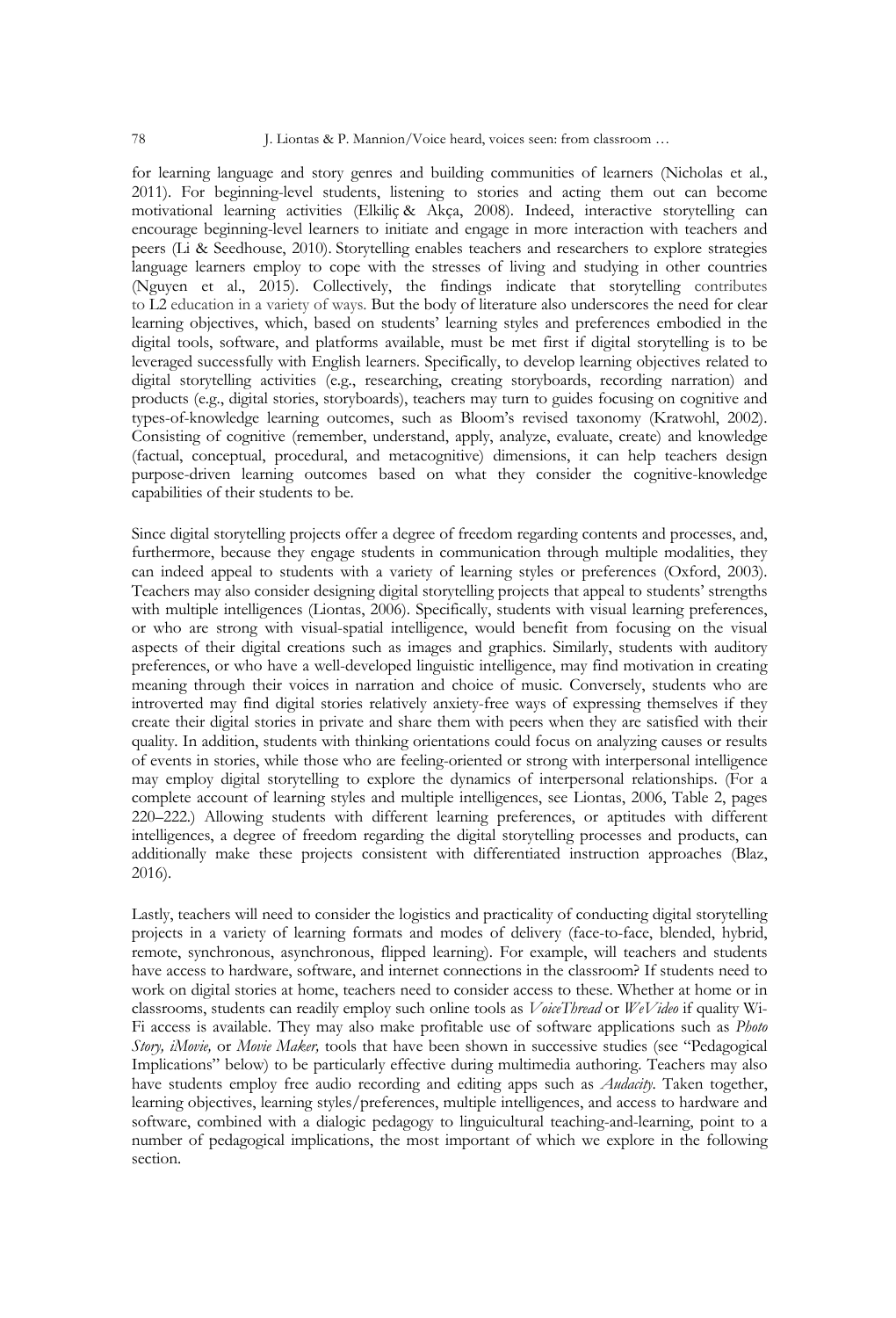# **Pedagogical Implications: Voices Seen…**

Based on the literature to date, there are many pedagogical implications digital storytelling affords language practitioners and English learners alike, especially when it is used as a tool with a purpose and for a purpose. A great many of them (Batsila & Tsihouridis, 2016; Castañeda, 2013; Chigona, 2013; Ding & Pawan, 2020; Gachago et al., 2014; Lambert, 2013; Liontas, 2020b, 2021a, 2021b; Ng & Nicholas, 2015; Patton & Parker, 2017; Robin, 2016; Yang, 2012; Yang & Wu, 2012) exemplify benefits too important to ignore, including *motivation, learning styles and preferences, language skill development, technology skills competence, learning experiences reflection, critical thinking,* and *voice and identity discovery*. These seven topics are discussed in more detail next.

- § **Motivation**. The results of multiple studies on digital storytelling suggest it is a motivating way for English learners to learn target languages (e.g., Kim, 2014; Lee, 2014). Many learners, particularly those who are *digital natives*, may find creating, sharing, and viewing multimodal digital texts more interesting than creating the types of monomodal written texts that are typical in L2 contexts. Because it is easy to share digital stories, students may be more motivated to focus on the story quality, and the accompanying target language, if they know their communication will have an audience and a purpose. Liontas (2007) stressed the importance of this awareness stating "[w]hile writing without a purpose is unauthentic, *writing with a purpose but without an audience is useless*" (italics in original) (p. 4).
- § **Learning Styles and Preferences.** Digital storytelling projects are particularly suitable and motivating for learners with different learning styles and preferences (Oxford, 2003) because such projects enable them to engage with and express meanings through multiple modalities. Specifically, English learners with visual learning preferences, for example, may find developing the images of digital stories to be motivational. Similarly, learners with auditory preferences may enjoy expressing themselves through narration and music. Even learners who are introverted may find sharing their voices through digital stories less of an anxietyfraught experience than speaking in front of their peers (Liontas, 2006, 2020a, 2020b, 2021a, 2021b).
- Language Skill Development. Digital storytelling projects offer opportunities for English learners to engage in both receptive and active skill practice. Since learners typically narrate digital stories with their own voices, recording narration provides opportunities for speaking practice (e.g., Kim, 2014; Kimura, 2012). Listening practice comes from checking narration for errors (Castañeda, 2013) and watching peers' digital stories (Ninet & Corachán, 2011). Writing narration transcripts provides opportunities for additional reading and writing practice (Batsila & Tsihouridis, 2016). Proof reading and editing peers' narration transcripts can provide more practice. Storyboards also enable learners to coordinate written text with other digital stories modalities, such as images and background music (Yang, 2012). Additional writing practice can come from students writing analyses of model digital stories or providing written feedback on peers' digital stories. Beforehand, however, teachers should help English learners develop the language necessary for assessing digital stories. Teachers may have learners form story circles to share feedback on narration transcripts and thoughts or plans for digital stories (Castañeda, 2013; Lambert, 2013). Added reading practice comes from learners conducting research for their projects. English learners are likely to feel motivated to discover information to include in their digital creations. One way to heighten focus and motivation and provide a rationale for digital storytelling projects would be to hold a "Digital Storytelling Festival" (Ninet & Corachán, 2011) during which learners would watch each other's stories. Such festivals can function as relatively low-anxiety and less timeconsuming alternatives to traditional one-on-one teacher-student oral assessments. To encourage careful viewing of classmates' digital stories, teachers could have students engage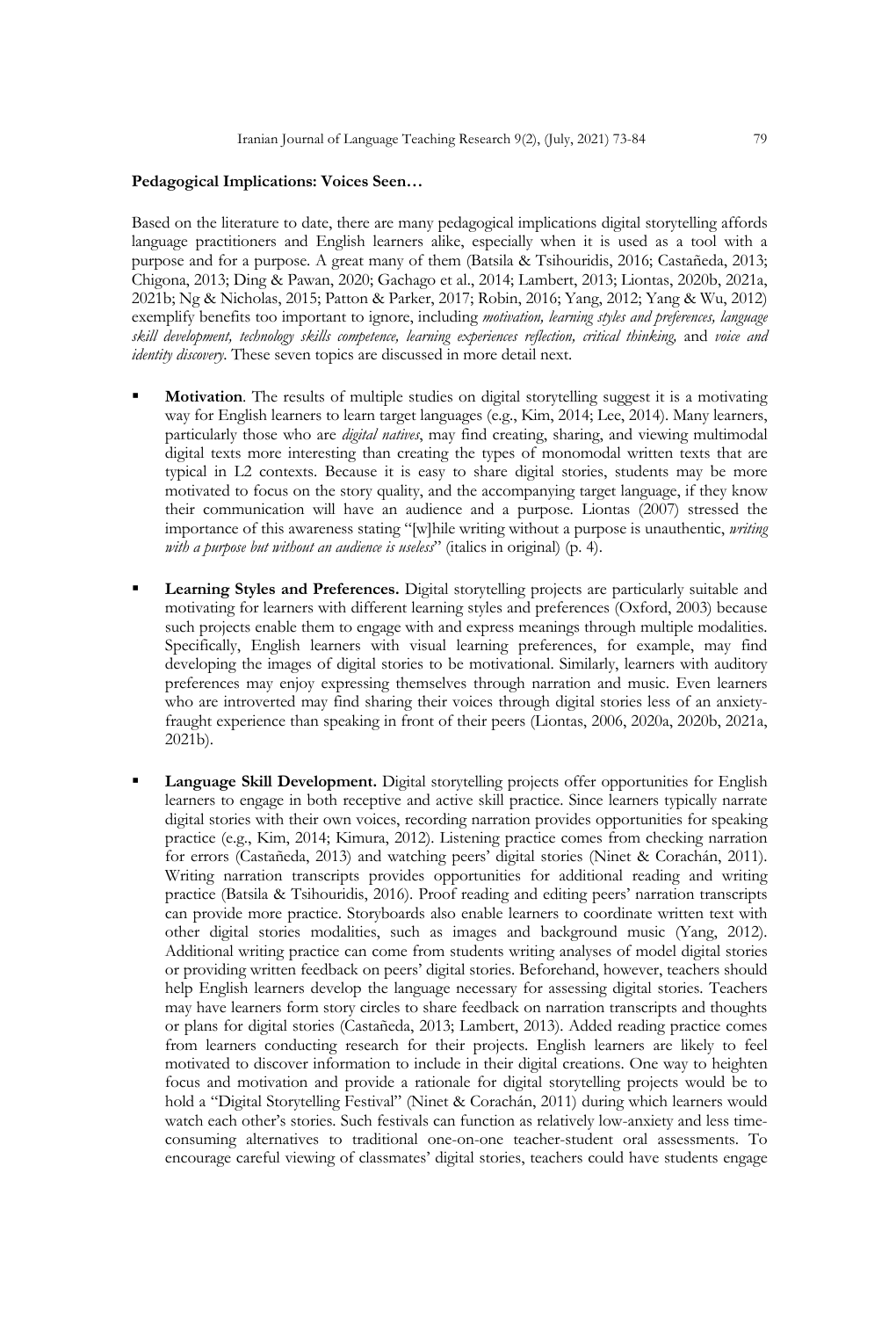in peer assessments. Teachers can provide rubrics and offer models of types of language (e.g., constructive advice) English learners may employ in assessments. These kinds of activities also offer additional listening and writing practice. Teachers may also consider letting students revise their digital stories based on the feedback they receive. Willing students could then share their stories with wider audiences by uploading them to video hosting sites. No doubt, engaging in genuine communication with an audience that truly cares about making discernible and steady progress in the four language skills makes the output students produce even more real and meaningful.

- § **Technology Skills Competence.** Digital storytelling projects can help English learners develop competence with various types of hardware, application software, and online tools that they employ while creating digital stories. The need to create or edit images for digital stories can become dynamic opportunities to help learners improve competence with image editing tools, such as *Adobe Illustrator* or *Photoshop.* They can develop efficiency with audio editing tools when they record and edit narration, as well as music files. Putting these multimodal elements together in a video can develop skill with video editing apps such as *MovieMaker* or *iMovie* (e.g., Bozdogan, 2012; Castañeda, 2013). They can also use similar online tools, such as *WeVideo,* which has a telecollaborative option. Digital storytelling projects are also opportunities for English learners to become familiar with slideshow software, such as *Photo Story* (e.g., Soler-Pardo, 2014), or presentation software such as *PowerPoint*, both of which students can employ to create digital stories. *VoiceThread,* which enables viewers to make multimodal comments, is yet another free-of-charge interactive slideware tool students may want to try using (Alameen, 2011; Kim, 2014). While digital storytelling projects represent opportunities for learners to gain valuable technological skills which they can later apply in private, professional, or other educational contexts, before starting out teachers should take care to conduct formal or informal surveys to gauge English learners' familiarity with these tools as well as any preferences they may have.
- § **Learning Experiences Reflection.** Another use of digital storytelling for English learners is to employ it for reflection upon in-school and out-of-school experiences. Digital storytelling can be an ideal partner project for many hands-on or real-world pedagogical activities, including those employed in project-based (Du & Han, 2016) or experiential learning (Beard & Wilson, 2013; Kolb, 2015) approaches. Two of the four stages in Kolb's (2015) experiential learning approach involve reflection and developing abstract knowledge from learning experiences (Smith & Rayfield, 2017), which digital storytelling projects can facilitate. Reflection on experiential learning activities is also a means of developing abstract academic knowledge (Beard & Wilson, 2013). Conducting digital storytelling projects immediately following other learning experiences can help English learners express with words, and other modalities (e.g., images, music), what they experienced emotionally or kinesthetically. One important value of digital storytelling projects is that their multimodal affordances can help English learners express their knowledge in the target language. Digital storytelling's potential to facilitate reflection on learning experiences makes it particularly suitable for the aforementioned approaches to academic learning in general and language learning in particular.
- **Critical Thinking.** Digital storytelling projects are also opportunities to engage English learners in critical thinking (e.g., Yang & Wu, 2012). To promote higher order thinking, teachers may design digital storytelling projects to engage learners in deep reflection. For example, while English learners new to the target language may find it easier to begin with the uncritical (re)telling of story genres (e.g., autobiographies, recounts), as their critical thinking and linguistic competence improves teachers may challenge them to examine causes or impacts of events in their digital stories instead of just recounting them. Personally relevant stories should be particularly motivating. As noted earlier, coronavirus-related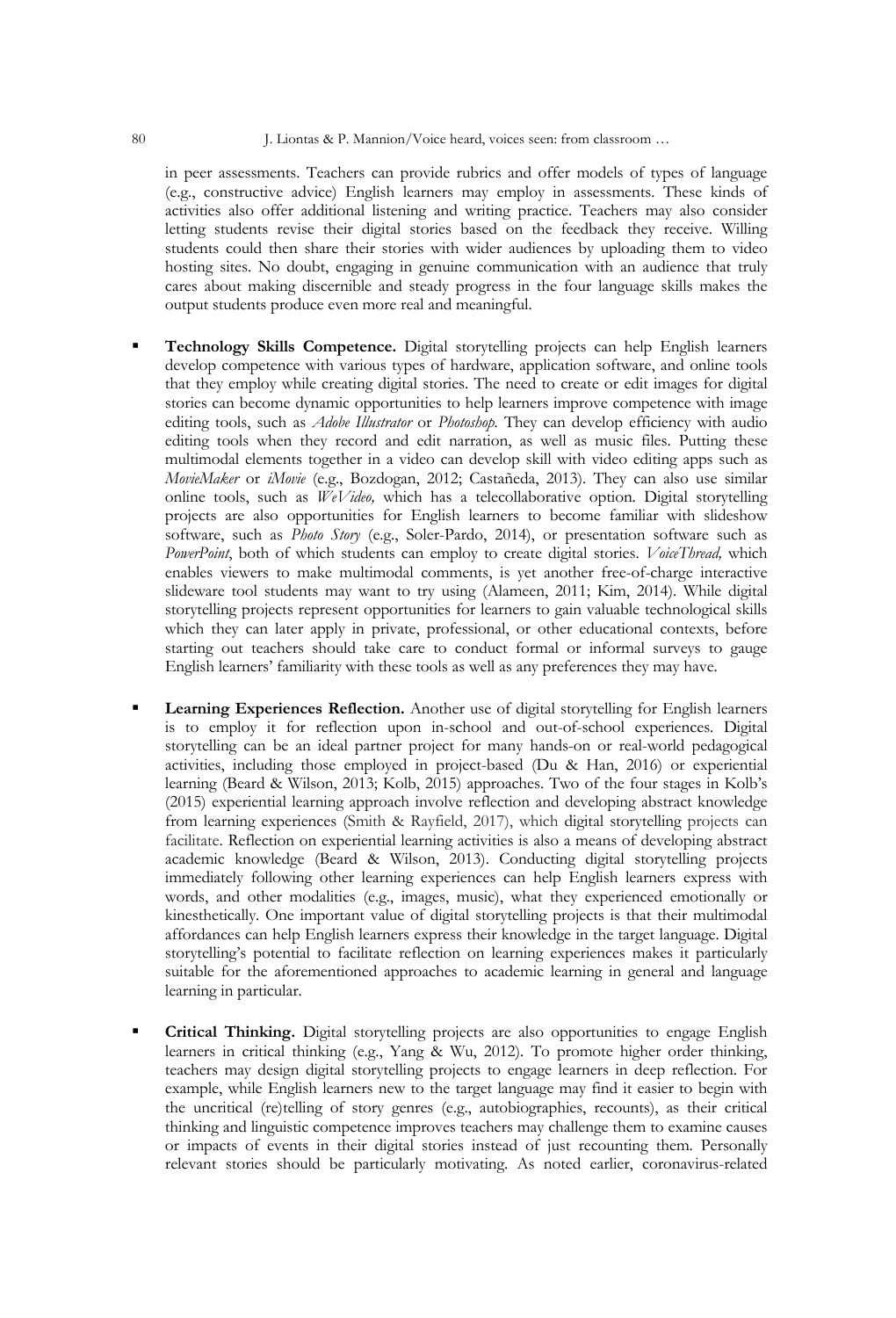stories and testimonials of grit, resilience, and human connection are exceptionally fertile ground here. To facilitate critical approaches, teachers may turn to resources such as Bloom's revised taxonomy (Kratwohl, 2002) in order to develop prompts for learners' digital stories. For example, they could have learners engage in critical *analysis* or *evaluation* of knowledge (*factual* or *conceptual*) or events present in their digital stories. By all accounts to date, these types of digital storytelling projects can promote, and do promote, learners' critical and higher-order thinking.

§ **Voice and Identity Discovery**. The aforementioned positive outcomes of digital storytelling projects can contribute to English learners' competence to express their voices and develop and perform their identities as competent multilingual English learners (Butler, 2004). This is particularly important for those learners who find their social, educational, or professional opportunities limited, or find themselves marginalized within their own communities, if they lack the communicative competence necessary to express themselves in the ways they alone deem germane to their linguicultural experience to date. Digital storytelling projects can therefore become opportunities for English learners to explore multilingual and multicultural identities and represent themselves and their cultures in positive ways. Finding one's voice is as critical as discovering one's true identity. Embracing both in an unapologetic fashion is the truest form of human consciousness achieved. (For a detailed overview of theoretical frameworks and subjects in language teacher identity research and how language teachers develop their identities through dialogic discourse with peers, see Liontas, 2020b.)

# **Conclusion**

In this paper we outlined the potential value digital storytelling has for teacher education and language learning alike. We began by discussing the pivotal role storytelling can play in teacher education and instructional practice. Following that we discussed digital storytelling amid multimodal learning activities deemed feasible for a wide variety of learners. We then provided a review of the most important practical considerations supporting the potential value of digital storytelling in education and delineated the potential positive outcomes this digital art form can have for L2 learners. In the final section we presented the most pertinent research-driven pedagogical implications digital storytelling affords language practitioners and English learners alike. In closing, we believe digital storytelling projects represent a valuable tool in the toolkit of any L2 educator, especially when such creative initiatives are used as dynamic tools with and for a purpose. The skill to apply textual, graphical, audiovisual, and digital tools with restrained competence and purpose necessitates a creative and collaborative process that permits students of all grades and proficiency levels to co-construct their learning and grow from the experience of writing, storyboarding, producing, and sharing their storied creations. In so doing, they also appraise the information knowledge sources and semiotic resources utilized in their work, thereby transforming themselves from passive consumers of technology into active creators of digital compositions. In short, voices heard become voices seen. And stories worth telling become digital stories worth sharing. One voice. One story at a time.

# **References**

Alameen, G. (2011). Learner digital stories in a Web 2.0 age. *TESOL Journal*, *2*(3), 355–369.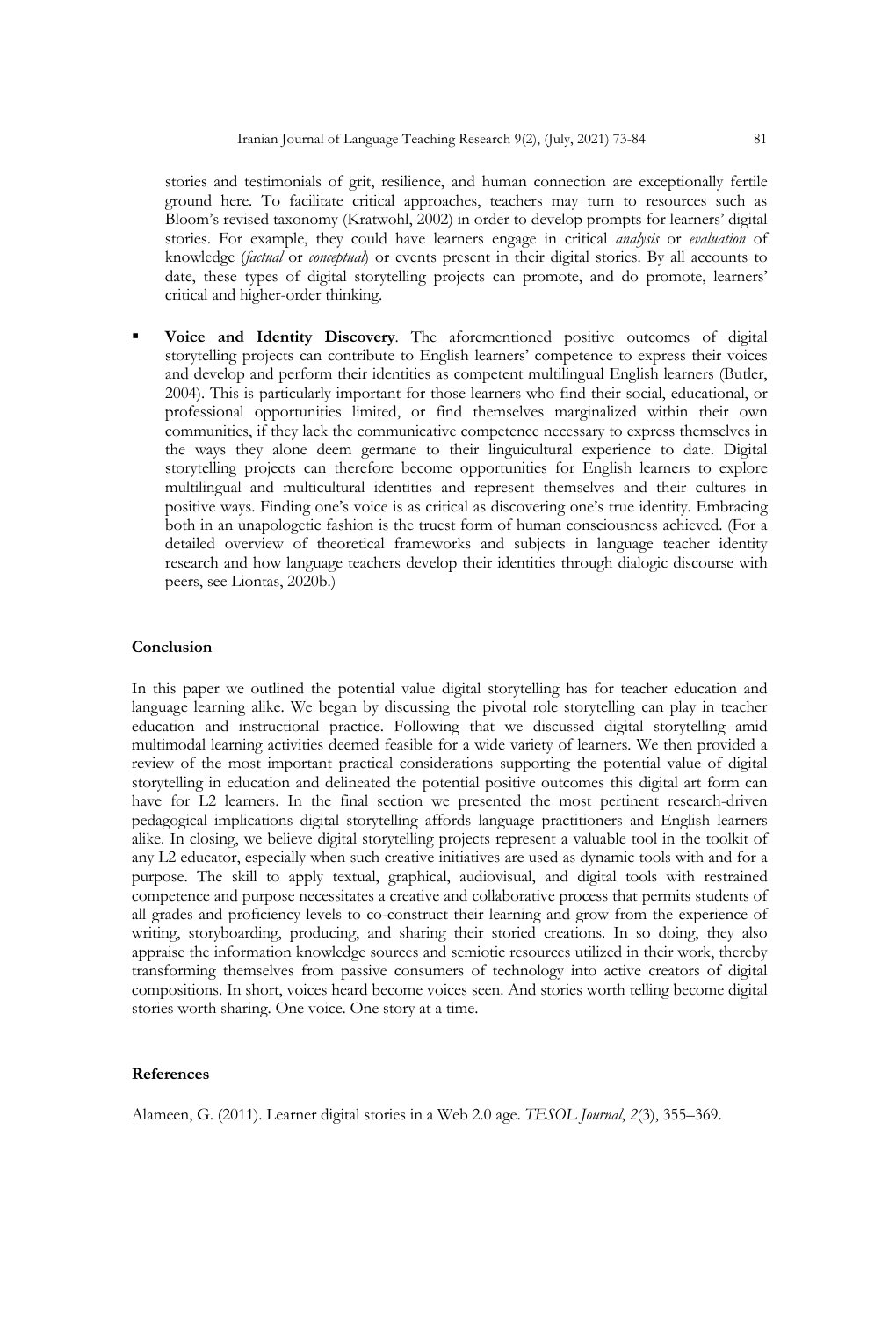- Batsila, M., & Tsihouridis, C. (2016). "Once upon a time there was...": A digital world for junior high school learners. *International Journal of Emerging Technologies in Learning*, *11*(3), 42–50.
- Beard, C., & Wilson, J. P. (2013). *Experiential learning: A handbook for education, training and coaching*. Kogan Page.
- Blaz, D. (2016). *Differentiated instruction: A guide for world language teachers*. Routledge.
- Bozdogan, D. (2012). Content analysis of ELT students' digital stories for young learners. *Novitas-ROYAL*, *6*(2), 126–136.
- Breen, P. (2015). Letting go and letting the angels grow: Using Etienne Wenger's Community of Practice Theory to facilitate teacher education. *International Journal of Web-Based Learning and Teaching Technologies*, *10*(1), 14–26.
- Brown, J., Bryan, J., & Brown, T. (2005). Twenty-first century literacy and technology in K-8 classrooms. *Innovate: Journal of Online Education, 1*(3), 1–5.
- Butler, J. (2004). *Undoing gender*. Routledge.
- Castañeda, M. E. (2013). Digital storytelling: Building 21st-century literacy in the foreign language classroom. *NECTFL Review*, *71*, 55–65.
- Chigona, A. (2013). Using multimedia technology to build a community of practice: Pre-service teachers' and digital storytelling in South Africa. *International Journal of Education & Development Using Information & Communication Technology*, *9*(3), 17–27.
- Ding, A.-C. E., & Pawan, F. (2020). Multimodal identity construction of technology-using language teachers via stance taking in an online learning space. In B. Yazan & K. Lindahl (Eds.), *Language teacher identity in TESOL: Teacher education and practice as identity work* (pp. 83–100). Routledge.
- Du, X. M., & Han, J. (2016). A literature review on the definition and process of project-based learning and other relative studies. *Creative Education*, *7*, 1079–1083.
- Elkiliç, G., & Akça, C. (2008). Attitudes of the students studying at Kafkas university EFL classrooms towards storytelling and motivation. *Journal of Language and Linguistic Studies*, *4*(1), 1–27.
- Gachago, D., Condy, J., Ivala, E., & Chigona, A. (2014). 'All stories bring hope because stories bring awareness': Students' perceptions of digital storytelling for social justice education. *South African Journal of Education*, *34*(4), 1–12.
- Kim, S. (2014). Developing autonomous learning for oral proficiency using digital storytelling. *Language Learning & Technology*, *18*(2), 20–35.
- Kimura, M. (2012). Digital storytelling and oral fluency in an English reading class at a Japanese university. *Computer-Assisted Language Learning and Teaching*, *2*(1), 1–12.
- Kolb, D. A. (2015). *Experiential learning: Experience as the source of learning and development* (2nd ed.). Pearson Education, Inc.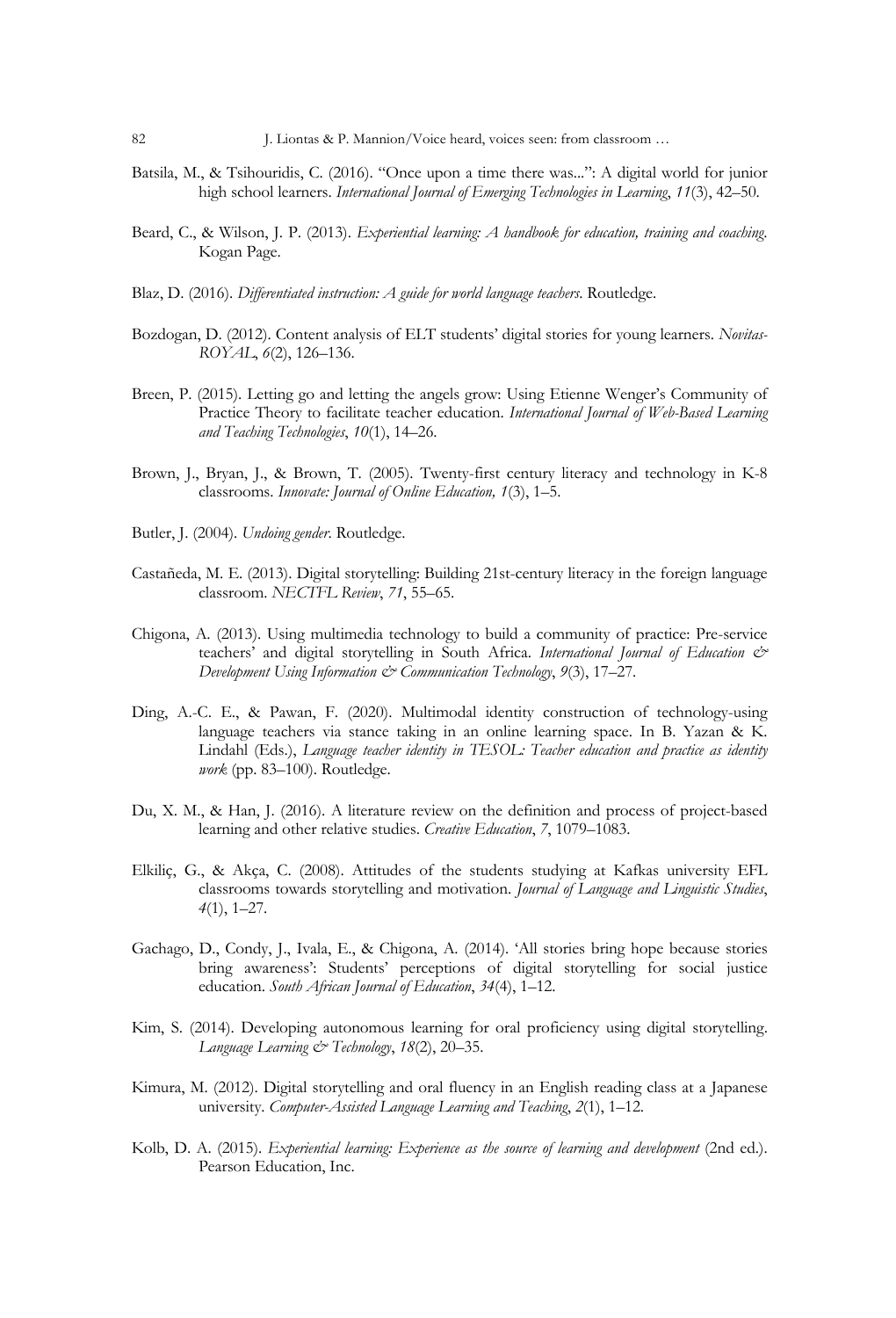Kratwohl, D. R. (2002). Revising Bloom's taxonomy. *Theory into Practice*, *41*(4), 212–218.

Lambert, J. (2013). *Digital storytelling: Capturing lives, creating community* (4th ed.). Routledge.

- Lee, H. (2014). Using an arts-integrated multimodal approach to promote English learning: A case study of two Taiwanese junior college students. *English Teaching*, *13*(2), 55–75.
- Li, C., & Seedhouse, P. (2010). Classroom interaction in story-based lessons with young learners. *The Asian EFL Journal Quarterly*, *12*(2) 288–312.
- Liontas, J. I. (2006). Artificial intelligence and idiomaticity. *Reading Matrix: An International Online Journal*, *6*(3), 210–247.
- Liontas, J. I. (2007). Writing across the second language curriculum. *Inozemny Movy*, *4*, 3–9.
- Liontas, J. I. (2020a). Gaming in the classroom and beyond: Breaking down the barriers to gamified language learning. In J. I. Liontas (Ed.), *The TESOL encyclopedia of English language teaching*. John Wiley & Sons, Inc.
- Liontas, J. I. (2020b). Understanding language teacher identity: Digital discursive spaces in English teacher education and development. In B. Yazan & K. Lindahl (Eds.), *Language teacher identity in TESOL: Teacher education and practice as identity work* (pp. 65–82). Routledge.
- Liontas, J. I. (2021a). Attaining knowledge of idiomatics in the age of Corona and beyond. In K. Kelch, P. Byun, S. Safavi, & S. Cervantes (Eds.), *CALL theory applications for online TESOL education* (pp. 1-34). IGI Global Publishing.
- Liontas, J. I. (2021b, January). Teaching and learning English in AR-infused worlds. *TESOL Connections*. http://newsmanager.commpartners.com/tesolc/issues/2021-01- 01/email.html
- Meihami, H., & Rashidi, N. (2020). Cultural identity development in second language teacher education: Toward a negotiated model. *The Qualitative Report*, *25*(8), 3101–3127.
- Mercieca, B. (2017). What is a community of practice? In J. McDonald & A. Cater-Steel (Eds.), *Communities of practice: Facilitating social learning in higher education* (pp. 3–26). Springer.
- Ng, W., & Nicholas, H. (2015). iResilience of science pre-service teachers through digital storytelling. *Australasian Journal of Educational Technology*, *31*(6), 736–751.
- Nguyen, K., Stanley, N., Stanley, L., & Wang, Y. (2015). Resilience in language learners and the relationship to storytelling. *Cogent Education*, *2*(1), 1–16.
- Nicholas, B. J., Rossiter, M. J., & Abbot, M. L. (2011). The power of story in the ESL classroom. *The Canadian Modern Language Review/La Revue canadienne des langues vivantes*, *67*(2), 247– 268.
- Ninet, M. G., & Corachán, A. B. (2011). Creative evaluation of communicative competence through digital story. The Grove: *Working Papers on English Studies*, *18*, 285–303.